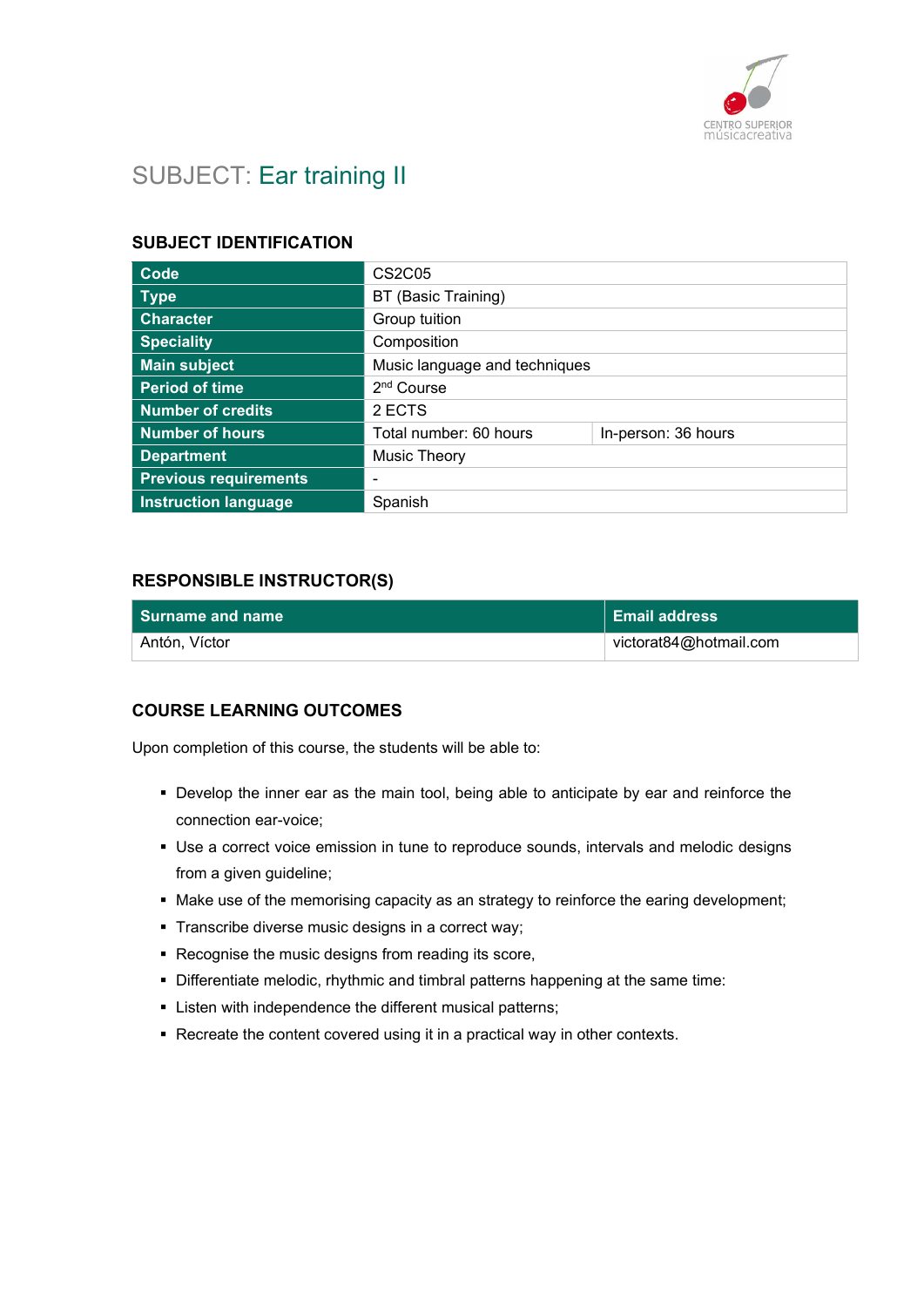

## COURSE CONTENT

|               | <b>Thematic block</b>                                       | <b>Theme/Repertoire</b>                                                                                                  |
|---------------|-------------------------------------------------------------|--------------------------------------------------------------------------------------------------------------------------|
|               | Height                                                      | Theme 1. Intervals: simples and composed. In tonal and atonal context.                                                   |
|               |                                                             | Theme 2. Harmonic functions: cadential processes, secondary dominants, chords<br>progressions.                           |
| L             |                                                             | Theme 3. Altered chords: introduction to the superimposed triads.                                                        |
|               |                                                             | Theme 4. Modulations, relation scale/chord, exotic modes. Chromatisms. introduction<br>to polytonality and dodecafonism. |
| Ш.            | Rhythm                                                      | Theme 1Simple and composed rhythms. Prolongation links, syncopation, upbeats.                                            |
|               |                                                             | Theme 2. Changes of rhythm, polyrhythm, irregular values, double speed and slowness<br>of motives. Polymetric.           |
| Ш.            |                                                             | Theme Recognition of acoustic and electroacoustic sound sources.                                                         |
| <b>Timber</b> | Theme 2. Recognition of diverse aesthetics and music styles |                                                                                                                          |
| IV.           | Form                                                        | Theme 1. Auditive analysis of texture, structure, dynamics, movement and articulation<br>in diverse music pieces.        |
|               |                                                             | Theme 2. Group singing work and interiorization of harmonic sequences.                                                   |

# STUDENT´S STUDY HOURS PLANNING

| <b>Activity type</b>                                           | <b>Total hours</b>       |
|----------------------------------------------------------------|--------------------------|
| <b>Theoretic activities</b>                                    | 8 hours                  |
| <b>Practice activities</b>                                     | 26 hours                 |
| Other mandatory training activities (seminars, workshops etc.) | $\overline{\phantom{a}}$ |
| <b>Test taking</b>                                             | 2 hours                  |
| <b>Student self-study hours</b>                                | 12 hours                 |
| <b>Practice preparation</b>                                    | 12 hours                 |
| <b>Total studying hours</b>                                    | $36+84 = 120$ hours      |

## **METHODOLOGY**

| <b>Theoretical activities</b> | Theoretical/conceptual explanations                                                                                                                                                                                                                                                                                                                                                                                            |  |
|-------------------------------|--------------------------------------------------------------------------------------------------------------------------------------------------------------------------------------------------------------------------------------------------------------------------------------------------------------------------------------------------------------------------------------------------------------------------------|--|
| <b>Practical activities</b>   | Memorization, interiorization, vocal and instrumental imitation.<br>$\bullet$<br>Recognition and transcription. Intonation. Writing.<br>Vocal and instrumental improvisation<br>$\bullet$<br>Auditive analysis of pieces from which to extract music content in<br>order to work<br>Concrete ear exercises in order to develop the listening capacity<br>$\bullet$<br>and the recognition of music elements in real auditions. |  |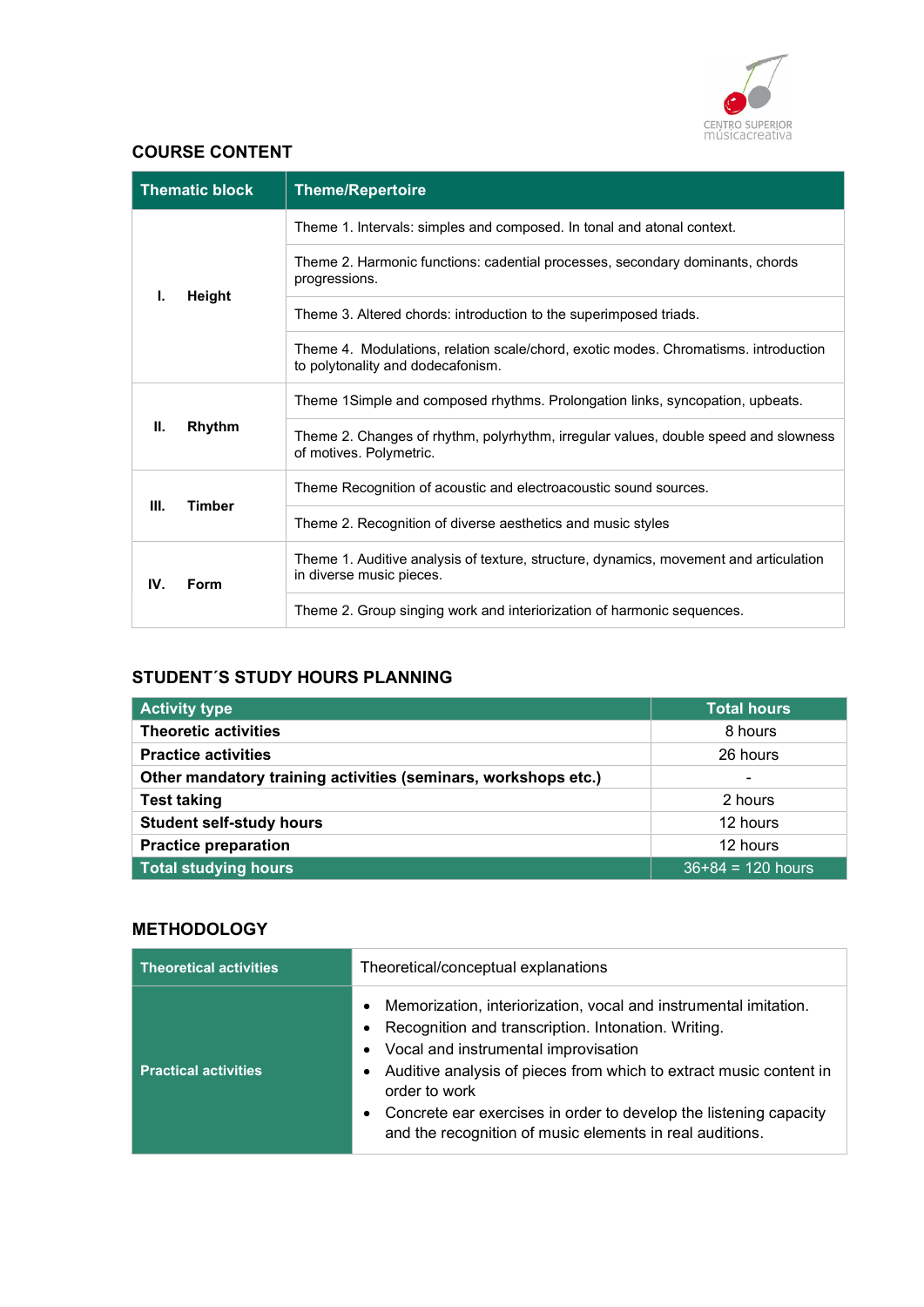

| <b>Other training mandatory</b><br>activities (workshops,<br>seminars, etc.) | Workshops, Meet the Artist sessions and other events related to the<br>subject topics.                                                                                                                                                                                                                                                                                                                                                                                                                                                                                             |
|------------------------------------------------------------------------------|------------------------------------------------------------------------------------------------------------------------------------------------------------------------------------------------------------------------------------------------------------------------------------------------------------------------------------------------------------------------------------------------------------------------------------------------------------------------------------------------------------------------------------------------------------------------------------|
| <b>ASSESSMENT TOOLS</b>                                                      |                                                                                                                                                                                                                                                                                                                                                                                                                                                                                                                                                                                    |
| <b>Theoretical activities</b>                                                | Participation: The students must actively participate in class, proving<br>interest and/or understanding of the content covered.<br>Continuous evaluation: The students must fulfil the requested<br>assignments during the whole academic course, proving research<br>ability and practice synthesis skills concerning theoretical concepts in<br>performance.                                                                                                                                                                                                                    |
| <b>Practical activities</b>                                                  | Participation: The students must actively participate in class, proving<br>interest and/or understanding of the content covered.<br>Continuous evaluation: The students must fulfil the requested practical<br>assignments during the whole academic course based on to team-<br>work dynamics and also prove writing and oral skills.<br>Performance exams: The students must take at least two exams<br>during the academic course in order to show the practical skills<br>acquired and the practical assimilation of the course contents,<br>following the tests instructions. |

Other educational mandatory activities (workshops, seminars, etc.) Participation: The students must actively participate in the different relevant events as considered by the instructor or by the degree coordinators.

#### ASSESSMENT CRITERIA

| <b>Theoretical activities</b>                                                | To develop a conceptual-theoretical framework and analyse<br>consequently examples from the most relevant music styles                                                                  |
|------------------------------------------------------------------------------|-----------------------------------------------------------------------------------------------------------------------------------------------------------------------------------------|
| <b>Practical activities</b>                                                  | To apply practically the skills developed in class through<br>transcriptions, group intonation, instrument performance, sight-<br>reading and through rhythms and melodies composition. |
| <b>Other training mandatory</b><br>activities (workshops,<br>seminars, etc.) | To attend and participate in the relevant events for their education<br>(Meet the artists sessions, invited professors sessions, concerts<br>and rehearsals)                            |

## GRADE DETERMINATION SYSTEM Grade determination system in continuous assessment

|                       | <b>Srade percentage</b> |
|-----------------------|-------------------------|
| Participation         | 10%                     |
| Continuous assessment | 20%                     |
| Mid-term exam         | 30%                     |
| Final exam            | 40%                     |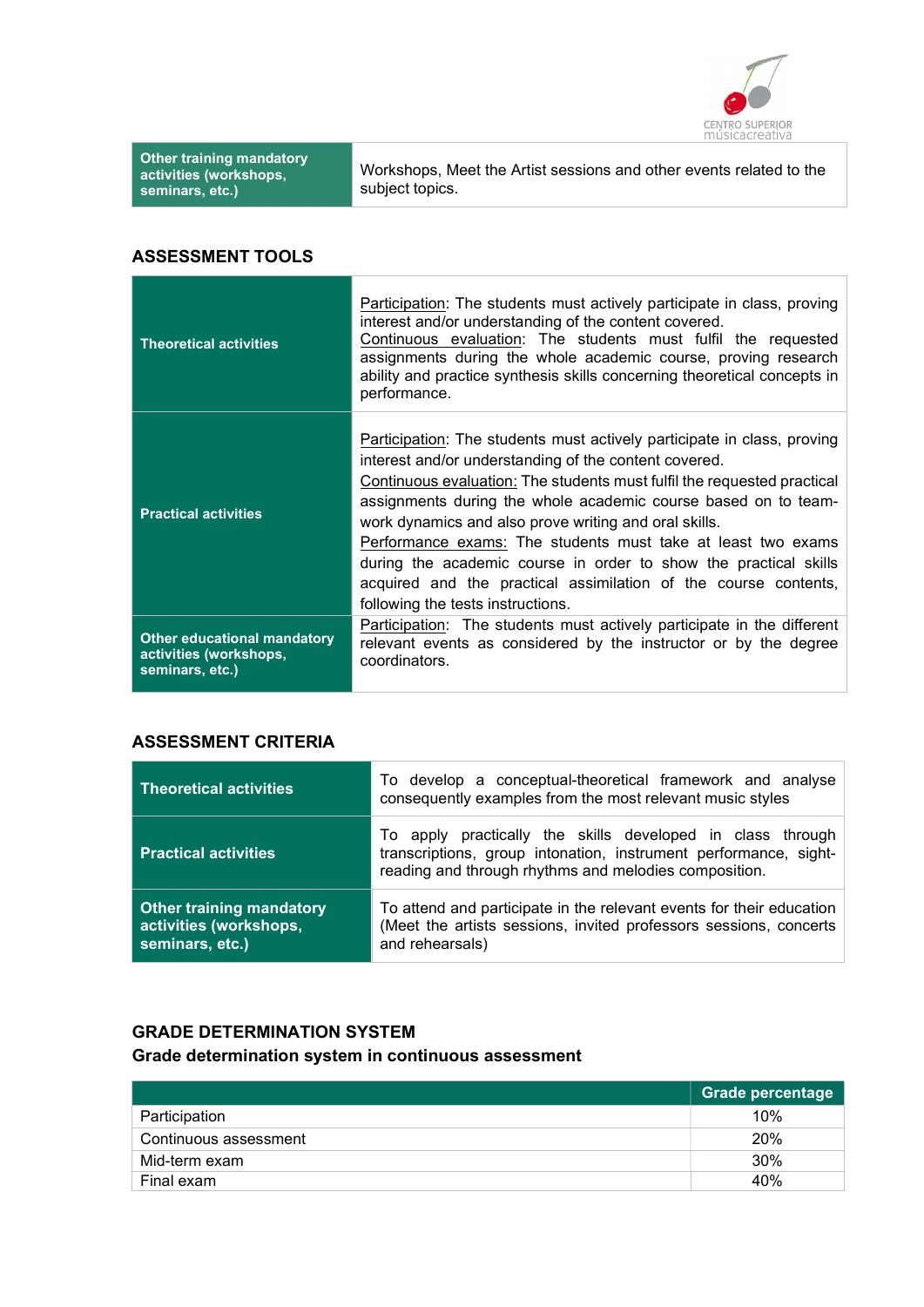

| $\sim$<br>. | - - -<br>70<br> |
|-------------|-----------------|

#### Grade determination system in cases of loss of continuous assessment right

|            | <b>Grade percentage</b> |
|------------|-------------------------|
| Final exam | 80%                     |
| Total      | 80%                     |

#### Grade determination system for the extraordinary assessment call

|             | <b>Grade percentage</b> |
|-------------|-------------------------|
| Retake exam | 100%                    |
| Total       | 100%                    |

#### Grade determination system for students with disabilities

In principle, the grade determination system for students with disabilities will be carried out following the criteria set for the rest of the students, ensuring equal opportunities and conditions for all the students. However, if necessary, the instructor in charge will take into account the type of disability of the concerned student. Should the situation apply, the assessment conditions will be adapted in accordance to the limitations of the corresponding disability.

These considerations will be established once the concerned student enrols in the corresponding courses. For the official records, the student and/or the student representative will be requested to present the corresponding disability report for the official accreditation.

|                       | Grade percentage |
|-----------------------|------------------|
| Participation         | 10%              |
| Continuous evaluation | 20%              |
| Mid-term exam         | 30%              |
| Final exam            | 40%              |
| Total                 | 100%             |

### RESOURCES AND DIDACTIC MATERIALS

#### Campus virtual https://musicacreativa.classlife.education/

#### Bibliography

| <b>Tittle</b>    | Jazz Ear Training                  |
|------------------|------------------------------------|
| <b>Author</b>    | AEBERSOLD, J.                      |
| <b>Publisher</b> | Jamey Aebersold, Jazz, 1999        |
|                  |                                    |
| <b>Tittle</b>    | Contemporary Ear Training, 2 vols. |
| <b>Author</b>    | Harrison, M.                       |
| <b>Publisher</b> | Los Angeles, Hal-Leonard, 1994.    |
|                  |                                    |
| <b>Tittle</b>    | Performance Ear Training.          |